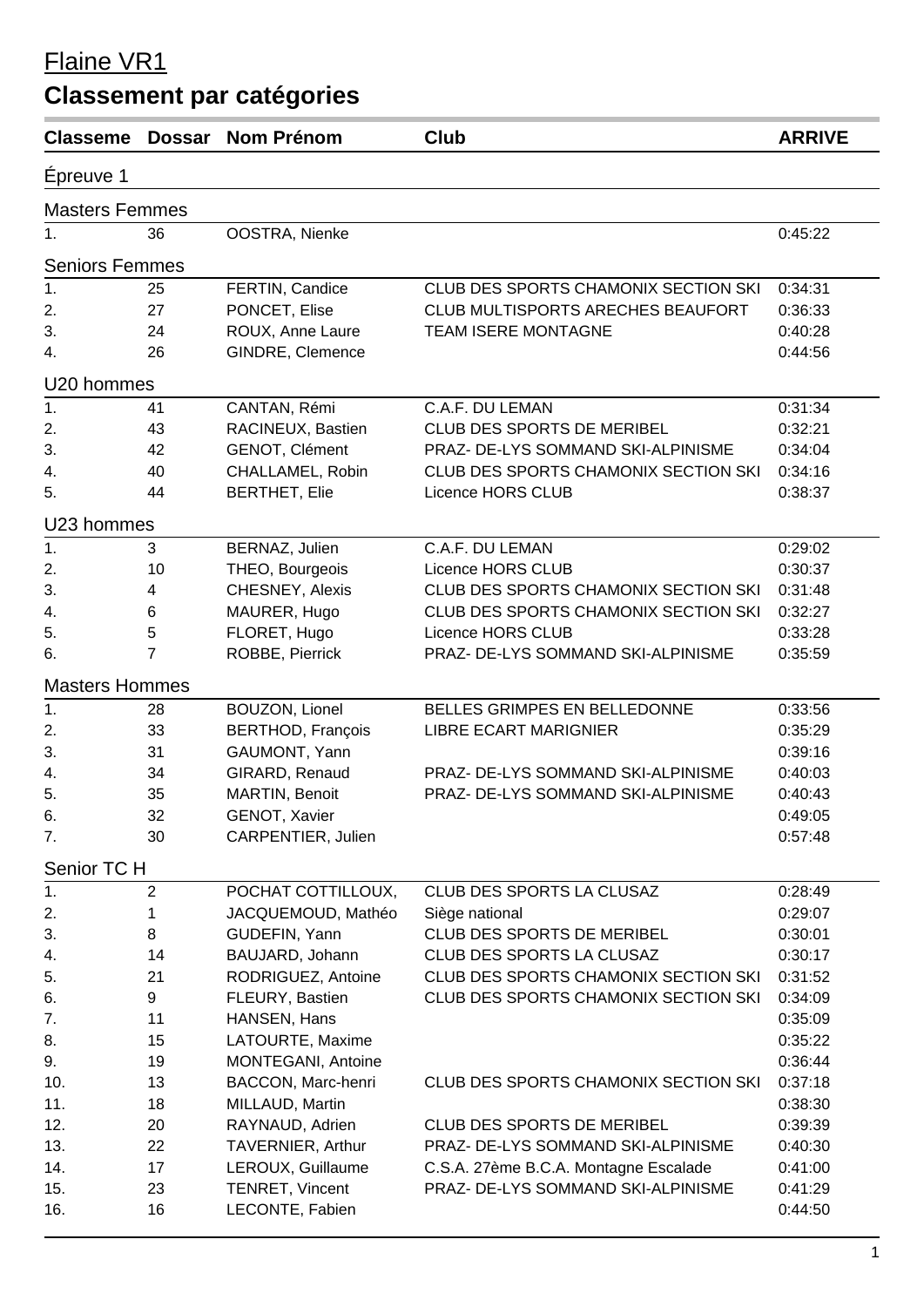#### Flaine VR1

## **Classement par catégories**

| <b>Classeme</b> | <b>Dossar</b> | <b>Nom Prénom</b>              | Club                               | <b>ARRIVE</b> |
|-----------------|---------------|--------------------------------|------------------------------------|---------------|
| Épreuve 2       |               |                                |                                    |               |
| U16 garçons     |               |                                |                                    |               |
| 1.              | 52            | VINCENT, Léo                   | PRAZ- DE-LYS SOMMAND SKI-ALPINISME | 0:29:49       |
| U18 garçons     |               |                                |                                    |               |
| 1.              | 50            | <b>BERTHOD, Baptiste</b>       | PRAZ- DE-LYS SOMMAND SKI-ALPINISME | 0:23:11       |
| 2.              | 51            | CROSETTI, Tilman               | PRAZ- DE-LYS SOMMAND SKI-ALPINISME | 0:24:06       |
| Epreuve 3       |               |                                |                                    |               |
| U14 filles      |               |                                |                                    |               |
| 1.              | 61            | PORTES, Lou                    | <b>LIBRE ECART MARIGNIER</b>       | 0:20:28       |
| 2.              | 60            | <b>BERTHOD, Laura</b>          | <b>LIBRE ECART MARIGNIER</b>       | 0:24:00       |
| U14 garçons     |               |                                |                                    |               |
| 1.              | 62            | <b>ALRI THOUVENIN, Camille</b> |                                    | 0:20:29       |
|                 |               |                                |                                    |               |

Nombre d'inscrits: 45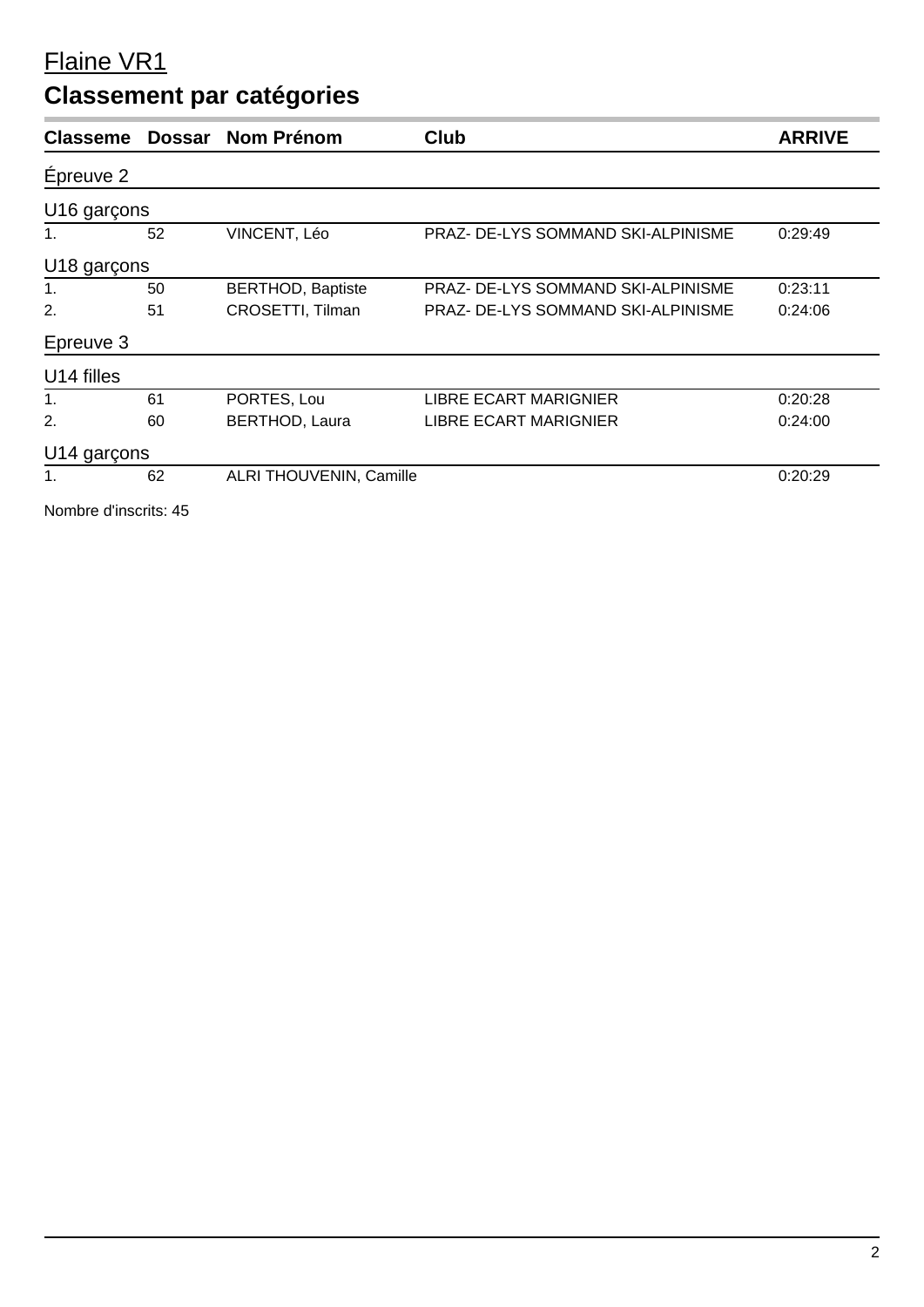## Flaine VR1

# **Classement général**

|           | <b>Classem Nom Prénom</b> |   | Sex Catégorie         | Club                                  | <b>ARRIV</b> |
|-----------|---------------------------|---|-----------------------|---------------------------------------|--------------|
| Epreuve 1 |                           |   |                       |                                       |              |
| 1.        | <b>POCHAT</b>             | M | Senior TC H           | CLUB DES SPORTS LA CLUSAZ             | 0:28:49      |
| 2.        | BERNAZ, Julien            | M | U23 hommes            | C.A.F. DU LEMAN                       | 0:29:02      |
| 3.        | JACQUEMOUD,               | M | Senior TC H           | Siège national                        | 0:29:07      |
| 4.        | GUDEFIN, Yann             | M | Senior TC H           | CLUB DES SPORTS DE MERIBEL            | 0:30:01      |
| 5.        | BAUJARD, Johann           | M | Senior TC H           | CLUB DES SPORTS LA CLUSAZ             | 0:30:17      |
| 6.        | THEO, Bourgeois           | M | U23 hommes            | Licence HORS CLUB                     | 0:30:37      |
| 7.        | CANTAN, Rémi              | M | U20 hommes            | C.A.F. DU LEMAN                       | 0:31:34      |
| 8.        | CHESNEY, Alexis           | M | U23 hommes            | <b>CLUB DES SPORTS CHAMONIX</b>       | 0:31:48      |
| 9.        | RODRIGUEZ, Antoine        | M | Senior TC H           | <b>CLUB DES SPORTS CHAMONIX</b>       | 0:31:52      |
| 10.       | RACINEUX, Bastien         | M | U20 hommes            | CLUB DES SPORTS DE MERIBEL            | 0:32:21      |
| 11.       | MAURER, Hugo              | M | U23 hommes            | <b>CLUB DES SPORTS CHAMONIX</b>       | 0:32:27      |
| 12.       | FLORET, Hugo              | M | U23 hommes            | Licence HORS CLUB                     | 0:33:28      |
| 13.       | BOUZON, Lionel            | M | <b>Masters Hommes</b> | BELLES GRIMPES EN BELLEDONNE          | 0:33:56      |
| 14.       | GENOT, Clément            | M | U20 hommes            | PRAZ- DE-LYS SOMMAND                  | 0:34:04      |
| 15.       | FLEURY, Bastien           | M | Senior TC H           | <b>CLUB DES SPORTS CHAMONIX</b>       | 0:34:09      |
| 16.       | CHALLAMEL, Robin          | M | U20 hommes            | <b>CLUB DES SPORTS CHAMONIX</b>       | 0:34:16      |
| 17.       | FERTIN, Candice           | F | <b>Seniors Femmes</b> | <b>CLUB DES SPORTS CHAMONIX</b>       | 0:34:31      |
| 18.       | HANSEN, Hans              | M | Senior TC H           |                                       | 0:35:09      |
| 19.       | LATOURTE, Maxime          | M | Senior TC H           |                                       | 0:35:22      |
| 20.       | <b>BERTHOD, François</b>  | M | <b>Masters Hommes</b> | <b>LIBRE ECART MARIGNIER</b>          | 0:35:29      |
| 21.       | ROBBE, Pierrick           | M | U23 hommes            | PRAZ- DE-LYS SOMMAND                  | 0:35:59      |
| 22.       | PONCET, Elise             | F | <b>Seniors Femmes</b> | <b>CLUB MULTISPORTS ARECHES</b>       | 0:36:33      |
| 23.       | MONTEGANI, Antoine        | M | Senior TC H           |                                       | 0:36:44      |
| 24.       | BACCON, Marc-henri        | M | Senior TC H           | <b>CLUB DES SPORTS CHAMONIX</b>       | 0:37:18      |
| 25.       | MILLAUD, Martin           | M | Senior TC H           |                                       | 0:38:30      |
| 26.       | <b>BERTHET, Elie</b>      | M | U20 hommes            | Licence HORS CLUB                     | 0:38:37      |
| 27.       | GAUMONT, Yann             | M | <b>Masters Hommes</b> |                                       | 0:39:16      |
| 28.       | RAYNAUD, Adrien           | M | Senior TC H           | CLUB DES SPORTS DE MERIBEL            | 0:39:39      |
| 29.       | GIRARD, Renaud            | M | <b>Masters Hommes</b> | PRAZ- DE-LYS SOMMAND                  | 0:40:03      |
| 30.       | ROUX, Anne Laure          | F | <b>Seniors Femmes</b> | TEAM ISERE MONTAGNE                   | 0:40:28      |
| 31.       | TAVERNIER, Arthur         | M | Senior TC H           | PRAZ- DE-LYS SOMMAND                  | 0:40:30      |
| 32.       | MARTIN, Benoit            | M | <b>Masters Hommes</b> | PRAZ- DE-LYS SOMMAND                  | 0:40:43      |
| 33.       | LEROUX, Guillaume         | M | Senior TC H           | C.S.A. 27ème B.C.A. Montagne Escalade | 0:41:00      |
| 34.       | TENRET, Vincent           | M | Senior TC H           | PRAZ- DE-LYS SOMMAND                  | 0:41:29      |
| 35.       | LECONTE, Fabien           | M | Senior TC H           |                                       | 0:44:50      |
| 36.       | GINDRE, Clemence          | F | <b>Seniors Femmes</b> |                                       | 0:44:56      |
| 37.       | OOSTRA, Nienke            | F | <b>Masters Femmes</b> |                                       | 0:45:22      |
| 38.       | <b>GENOT, Xavier</b>      | M | <b>Masters Hommes</b> |                                       | 0:49:05      |
| 39.       | CARPENTIER, Julien        | M | <b>Masters Hommes</b> |                                       | 0:57:48      |
| Épreuve 2 |                           |   |                       |                                       |              |
| 1.        | <b>BERTHOD, Baptiste</b>  | М | U18 garçons           | PRAZ- DE-LYS SOMMAND                  | 0:23:11      |
| 2.        | CROSETTI, Tilman          | M | U18 garçons           | PRAZ- DE-LYS SOMMAND                  | 0:24:06      |
| 3.        | VINCENT, Léo              | M | U16 garçons           | PRAZ- DE-LYS SOMMAND                  | 0:29:49      |
| Epreuve 3 |                           |   |                       |                                       |              |
| 1.        | PORTES, Lou               | F | U14 filles            | <b>LIBRE ECART MARIGNIER</b>          | 0:20:28      |
| 2.        | ALRI THOUVENIN,           | M | U14 garçons           |                                       | 0:20:29      |
| 3.        | BERTHOD, Laura            | F | U14 filles            | <b>LIBRE ECART MARIGNIER</b>          | 0:24:00      |